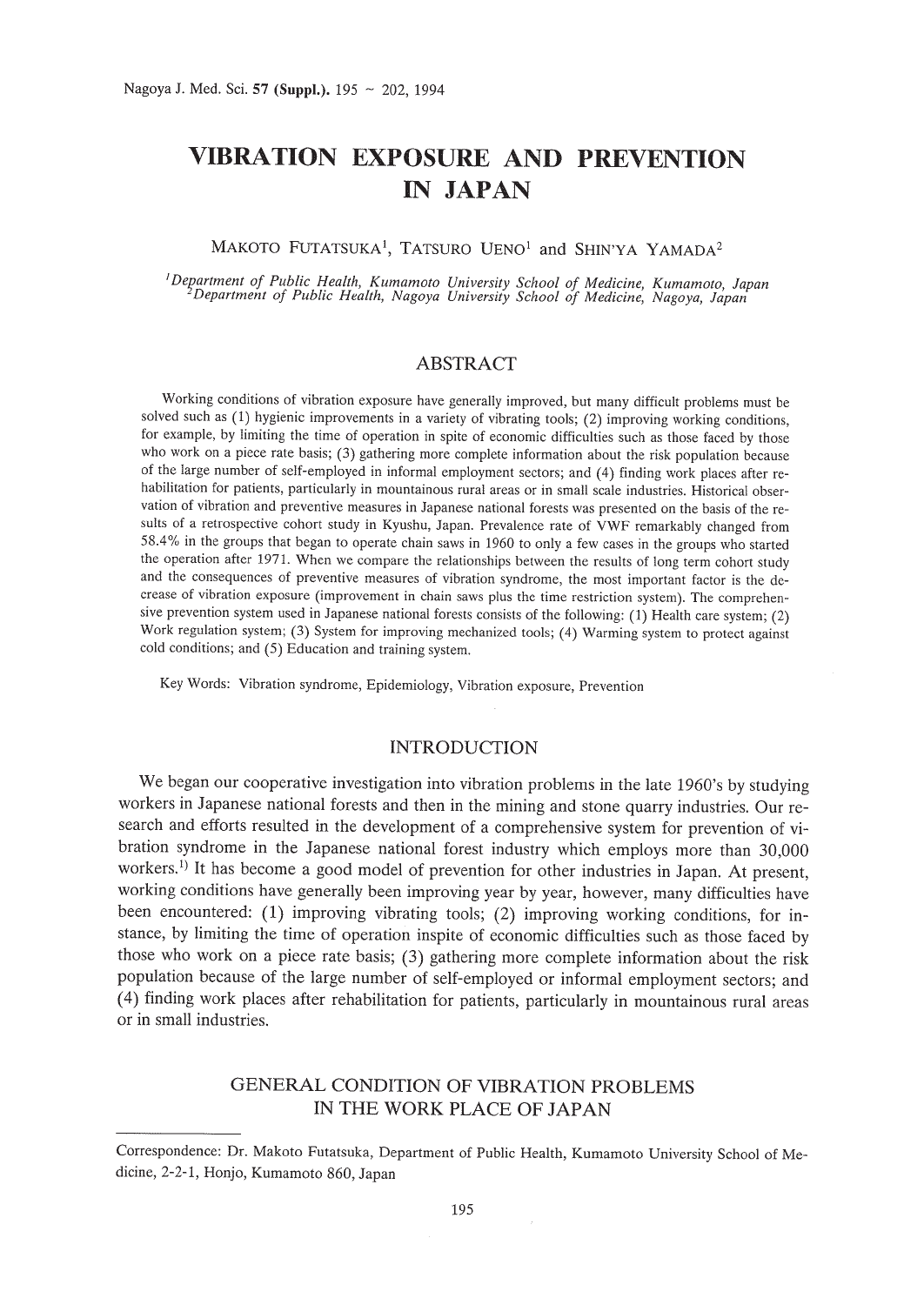| year  | Manufacturing | Mining                  | Construction   | Agriculture & Forestry | Miscellaneous | Total |
|-------|---------------|-------------------------|----------------|------------------------|---------------|-------|
| 1964  | 1             | $\boldsymbol{2}$        | $\mathbf{1}$   | $\mathbf{1}$           |               | 5     |
| 1965  | 8             | 8                       | 12             | 10                     |               | 38    |
| 1966  | 6             | 11                      | 3              | 28                     | 1             | 49    |
| 1967  | 4             | 1                       | 4              | 14                     |               | 23    |
| 1968  | 4             | 5                       | 4              | 5                      |               | 18    |
| 1969  | 6             |                         | 6              | 32                     |               | 45    |
| 1970  | 9             | $\overline{\mathbf{c}}$ | $\overline{c}$ | 51                     |               | 64    |
| 1971  | 3             |                         |                | 35                     |               | 40    |
| 1972  | 5             | $\overline{c}$          | 7              | 43                     |               | 57    |
| 1973  | 11            | 3                       | 3              | 152                    | 1             | 170   |
| 1974  | 28            | 11                      | 6              | 228                    | 7             | 280   |
| 1975  | 11            | 16                      | 9              | 271                    |               | 307   |
| 1976  | 44            | 44                      | 10             | 329                    | 3             | 430   |
| 1977  | 101           | 60                      | 76             | 592                    | 11            | 840   |
| 1978  | 68            | 108                     | 79             | 354                    | 11            | 620   |
| 1979  | 58            | 79                      | 66             | 224                    | 5             | 432   |
| 1980  | 46            | 52                      | 52             | 123                    | 21            | 294   |
| 1981  | 21            | 33                      | 38             | 86                     | 1             | 179   |
| 1982  | 20            | 34                      | 36             | 80                     | 3             | 173   |
| 1983  | 27            |                         | 51             | 46                     |               | 131   |
| 1984  | 10            | 16                      | 32             | 52                     | 5             | 115   |
| 1985  | 11            | 7                       | 18             | $3\,8$                 | 4             | 78    |
| 1986  | 13            | 1                       | 14             | 26                     |               | 54    |
| 1987  | 8             | 18                      | 15             | 18                     |               | 59    |
| 1988  | 11            | 10                      | 15             | 13                     |               | 50    |
| 1989  | 13            | $\mathbf{2}$            | 6              | 17                     |               | 39    |
| 1990  | 6             | 3                       | 5              | 8                      |               | 23    |
| 1991  | 3             | $\overline{c}$          | 9              | 9                      |               | 23    |
| Total | 556           | 539                     | 580            | 2885                   | 78            | 4636  |

Table l. Historical changes of verified patients with vibration syndrome by industry

Table 2. Subject Industries & Tools with High Risk for Vibration Syndrome

| (1) Forestry & Wood Industries $\cdots$ $\cdots$ Chain Saws, Bush Cutters                                                                      |
|------------------------------------------------------------------------------------------------------------------------------------------------|
| (2) Construction · · · · · · · · · · · · · · Rock Drills, Pick Hammers, Concrete Breakers<br>Concrete Vibrators, Tie Tampers, Chipping Hammers |
| $(3)$ Quarrying Industries $\cdots \cdots \cdots$ Rock Drills, Chipping Hammers                                                                |
| (4) Mining Rock Drills, Pick Hammers                                                                                                           |
| (5) Manufacturing · · · · · · · · · · · · · Air Grinders & Air Cutters, Impact Wrenchs, Sand Rammers etc.                                      |

Ceramic, Stone & Clay Iron & Steel Non-ferrous metal Fabricated metal Ordinary Machinery Bectric Machinery & Equipment Transport Equipment

\* Other vibrating tools designated by Government. Riveting Hammers, Hand Hammers, Baby Hammers, Scaling Hammers. Peeling Machines, Pedestal Grinders.

(Japanese Government)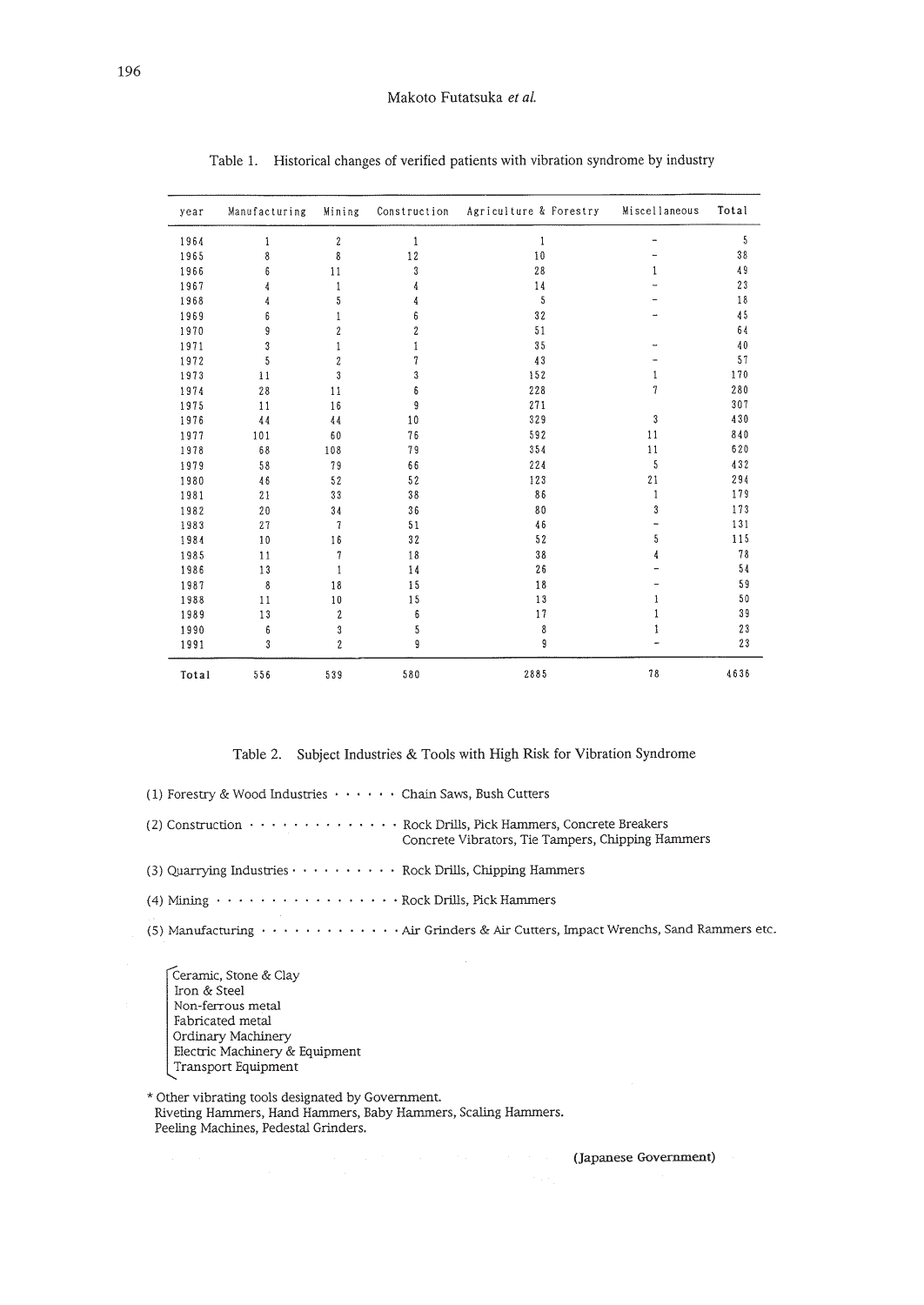Table 1 shows the historical changes of verified patients by industry in Japan.<sup>2)</sup> The number of patients reached a peak of 840 cases in the late 1970's, then decreased gradually to the point where only 20 or so patients have been verified in recent years. Among 4,636 cases in total from 1964 to 1991, 62.6% of the verified patients were mainly chain saw operators in the forestry sector. Around 12% were in the manufacturing, mining and construction industries.

It is not clear how many workers operate vibrating tools all over the country.

Table 2 shows a list of subject industries and tools with high risk for vibration as published by the Japanese Government. The number of vibrating tool operators is estimated to be over 1,300,000: 880,000 workers in manufacturing, 260,000 in construction, 150,000 in forestry and less than 10,000 in mining.<sup>3</sup> Out of this large number, 170,000 workers are subject to an annual compulsory health examination for vibration syndrome. Only 40% of this subject number, 70,000 workers, were examined. Fig. 1 shows the historical changes of the prevalence rate of various kinds of abnormal findings. In recent years the prevalence rate of 6-8% is the second highest following hearing loss in all kinds of occupational compulsory health examinations in Japan. Table 3 shows the prevalence rates of white finger and numbness of finger reported in 1980's compared with those in the  $1970's.^{4-7}$ .



Fig. 1. Historical changes of the prevalence of abnormal findings in annual compulsory health examination of vibration syndrome in Japan

| Vibtatory tools         | Job                                                                    | Time of           | Prevalence<br>investigation Raynand's Phenomenon | (96)<br>Numbness of finger   |
|-------------------------|------------------------------------------------------------------------|-------------------|--------------------------------------------------|------------------------------|
| (1) Bush cutters        | Private forestry bush cutting<br>Public officer maintenance of<br>road | 1989-1990<br>1985 | $1.7(3-13)$<br>$0(1-12)$                         | $3.4(10-43)$<br>22.1 (13-55) |
| (2) Chain saws          | Private forestry wood sawing                                           | 1985-1990         | $2.8 - 5.3 (8 - 43)$                             | 7.8-15.6 (15-66)             |
| (3) Rock drills         | Mine pneumatic drilling                                                | 1984              | $23.1(8-84)$                                     | 39.4 (49-67)                 |
| (4) Chipping<br>hammers | Stone cutting                                                          | 1982              | 36.2 (20-45)                                     | 53.6 (7-67)                  |
| (5) Pick hammers        | Boring tunnel                                                          | 1982-1983         | 14.6 (7-35)                                      | 19.8 (26-79)                 |
| (6) Sand rammers        | Steel & Refinery                                                       | 1989              | 4.4(9.9)                                         | 4.4                          |
| (7) Air hammers         | Steel & Construction                                                   | 1980-1989         | 3-9 (19-27)                                      | 2-29 (27-52)                 |
| (8) Air grinders        | Steel & Construction                                                   | 1988-1989         | $3-39(9-15)$                                     | $6-46(20-40)$                |
| tools                   | (9) Handy vibtatory Engineering & Macheinery                           | 1992              | $3.4(0.6-3)$                                     | $10.7(3-41)$                 |

Table 3. Prevalence rate of VWF due to vibratory tools in Japan  $(1980-)$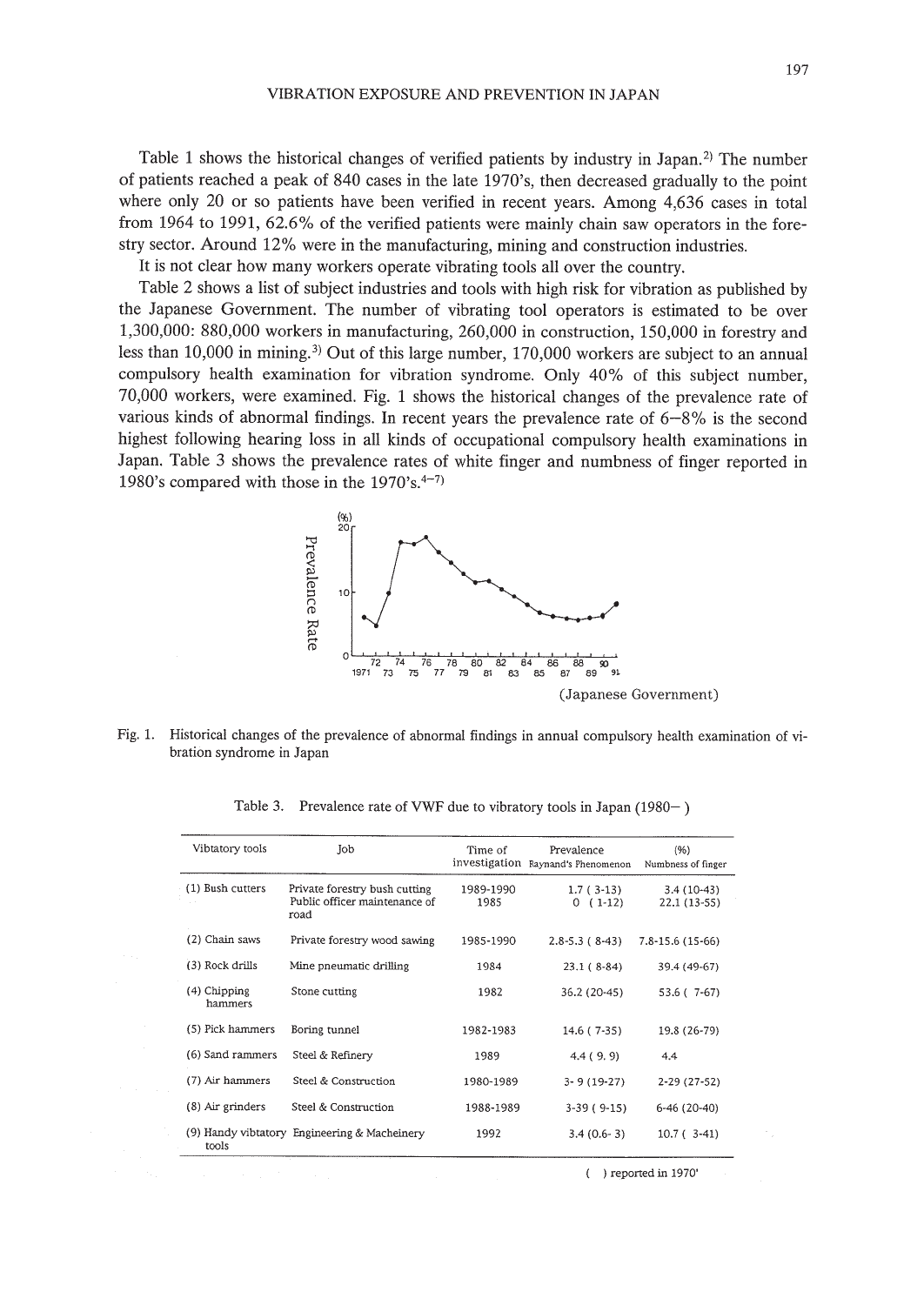The amount of epidemiological data available has decreased remarkably in recent years, because of general improvements in the conditions concerning vibration problems.

Fig. 2 shows the vibration acceleration level of a variety of vibratory tools as summarized by Dr. Tominaga. These vibration accelerations were measured in recent years. We have several kinds of tools which have vibration acceleration levels greater than 130 dB-AL, for example, rock drills, jackhammers, rivetting hammers, and sandrammers. And grinders cause a high incidence of VWF in the work place even now. Nevertheless, in general, the prevalence rate is decreasing gradually, particularly in the forestry industry where chain saw use is involved.



Fig. 2. Vibration acceleration level of vibratory tools in Japan (db: odB ref  $10^{-5m}/s^2$ )

# HISTORICAL OBSERVATION OF VIERATION EXPOSURE AND PREVENTION IN JAPANESE NATIONAL FORESTS

I have studied the changes of vibration exposure, preventive measures and the prevalence among Japanese national forestry workers. $8.9$  This study was carried out in connection with compulsory medical examinations for professional chain saw operators.<sup>10)</sup>

Only those workers who had used a chain saw for at least 100 hours per year during one or more years between 1965 and 1985 were selected. The study took the form of a survey of the workers in Kyushu, Southwestern Japan. Fig. 3 shows the historical change in the prevalence rate. The prevalence increased gradually after 1960, the peak value of 18.2% being reached in 1970, and decreased remarkably to none among the users in 1979.

Fig. 4 shows the prevalence rate of VWF in the historical cohort groups based on when chain saw use was begun. The peak prevalence rate was 54.8% in the groups that started the operation in 1959-1960. The rate ranged from 30 to 55% in groups that began to use before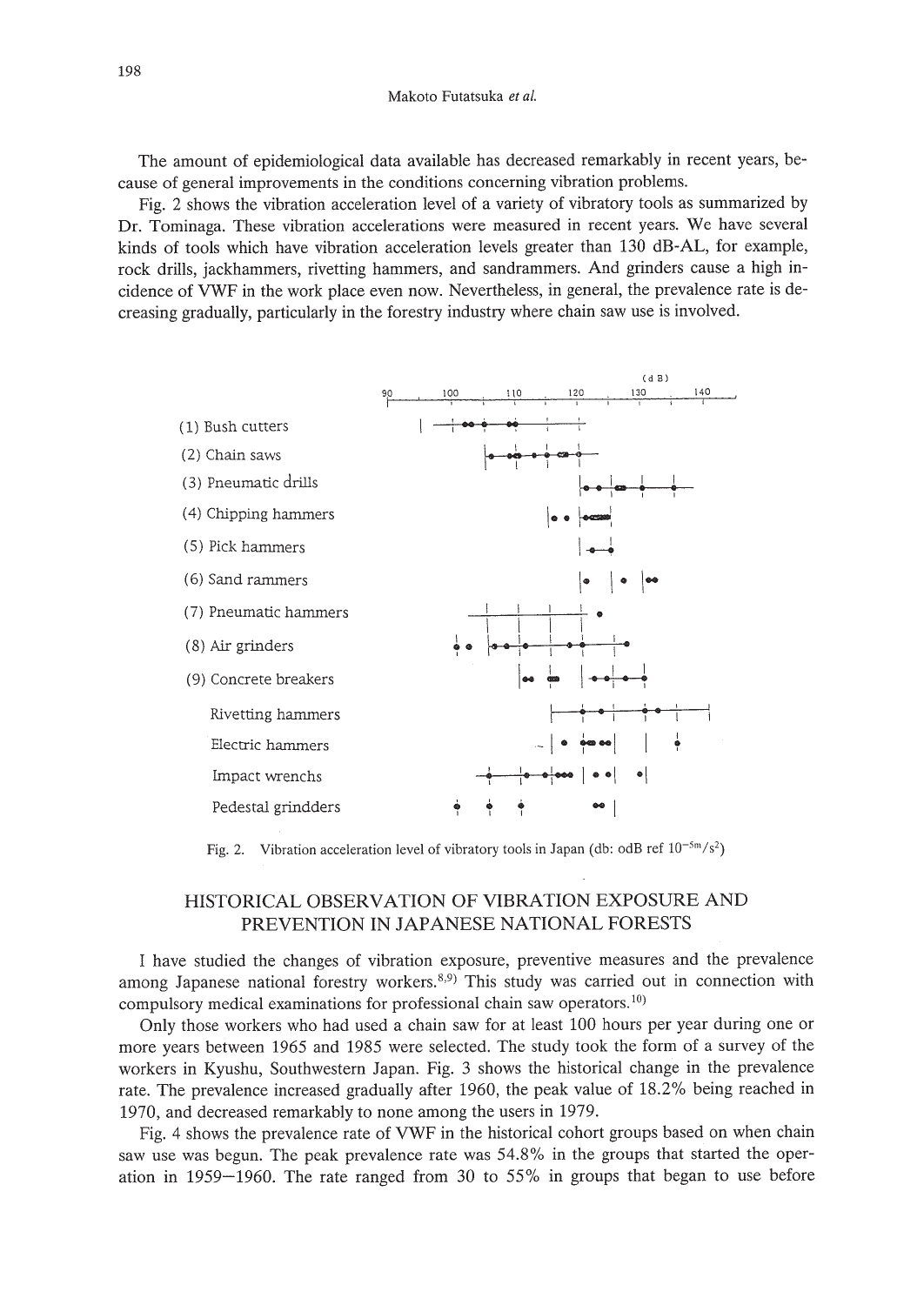

Fig. 3. Change in the prevalence rate and incidence rate of VWF in national forestry workers of Kyushu.



Fig. 4. Prevalence rate of VWF in each cohort according to the time when chain saw use was begun.

1967-1968. It decreased significantly in groups that began the use in 1969-1970 and subsequently. In the groups that began to use after 1971-1972, only a few cases occurred among 280 workers.

What are the main causes of such a remarkable change in the state forestry sector? We have tentatively divided the efforts made to prevent vibration syndrome over the last 30 years into five stages in accordance with the introduction of preventive measures.<sup>1)</sup> In stage 1, from 1966 to 1969, chain saws with an anti-vibration handle were introduced and investigations began for early diagnosis. Attempts were made to keep workers warm at rest cottages, working places and while commuting. In stage 2-a, from 1970 to 1972, time restriction on chain saw operation and early diagnosis were introduced. In stage 2-b, from 1973 to 1974, time restrictions were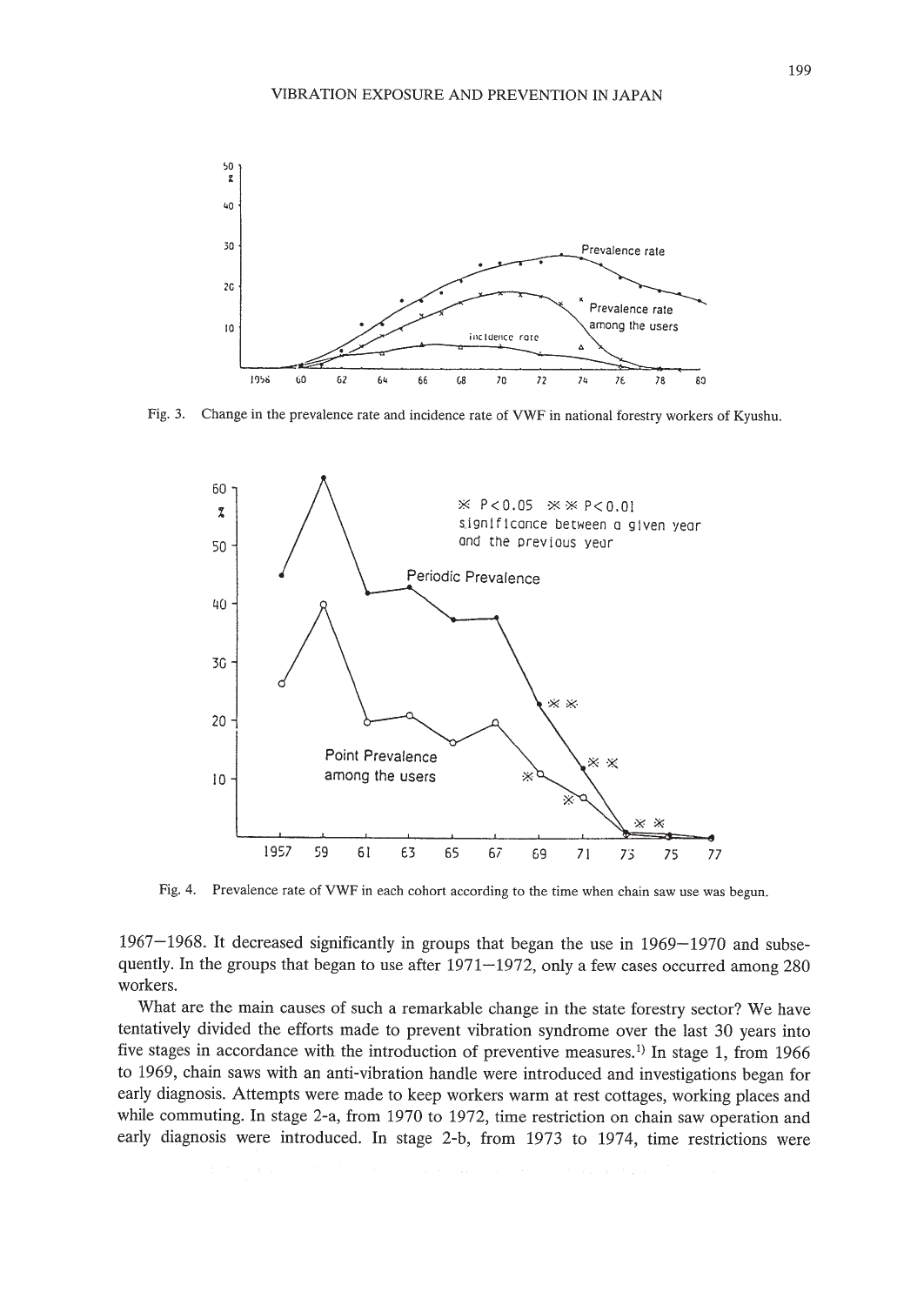completely in place and improvement of chain saws gradually continued. A job regulation system for the workers suffering from vibration syndrome was introduced. Early treatment involving hot spa therapy was tentatively begun. **In** stage 3, from 1975 to 1980, a health care system was established for early checking of vibration hazards and early therapy. Improvements of reciprocal chain saws progressed, and remote control saws were introduced without time regulation. Newly designed chain saws, which have improved engine balance and a low level of vibration, namely, rotary engine chain saws and opposed twin-cylinder reciprocal engine chain saws, appeared. The noise and weight of chain saws gradually decreased. **In** stage 4, from 1981 up to the present, new light-weight bantam chain saws with low vibration level were introduced for limbing. Chain saws with warm handles were introduced widely in cold northern areas. This comprehensive system for prevention has proved successful. Fig. 5 shows the change in acceleration levels of chain saw handle, from 1965 to 1980.

When we compare the relationships between the results of long term cohort study and the consequences of preventive measures for vibration syndrome, the most important factor is the decrease of vibration exposure (improvement in chain saws plus the time restriction system).<sup>11)</sup> The second is the hygienic work regulation, in particular, attempts to keep the workers warm while commuting and at rest cottages. Then, the periodic early health check up system and treatment have had important effects on the prognosis of VWF as shown in Fig. 6 presenting the prevalence rate of VWF from the time of occurrence in each cohort.<sup>12)</sup>



Fig. 5. Changes in acceleration levels of chain saw handle (mark: type of chain saw).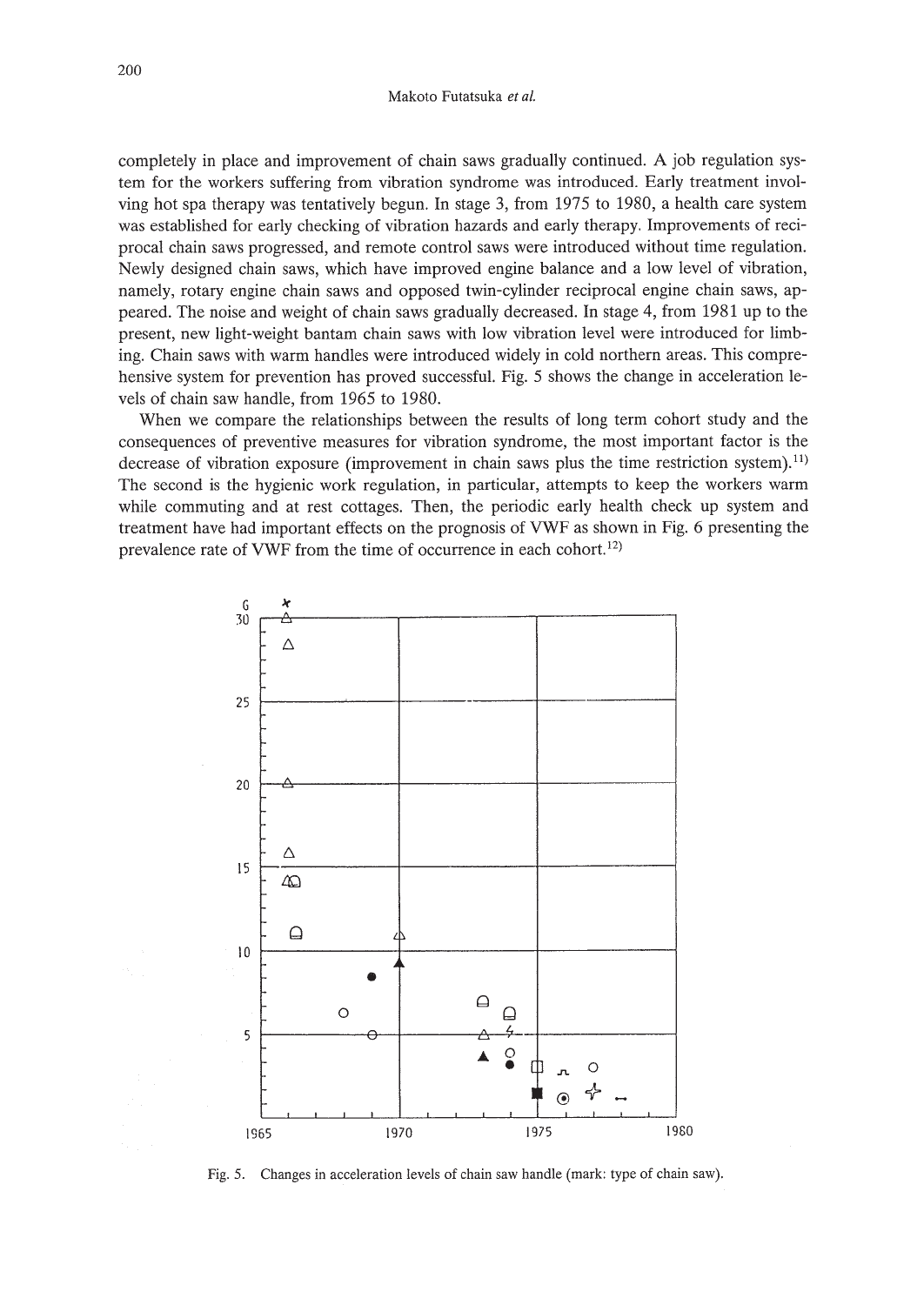

1960-1964;  $---$  after 1965;  $...$  total

# COMPREHENSIVE PREVENTION SYSTEM FOR WORKERS USING VIBRATORY TOOLS

The comprehensive prevention system used in Japanese national forests consists of the following five systems. (1) Health care system; (2) Work regulation system; (3) Improvement system of mechanized tools; (4) Warming system to protect against cold conditions; and (5) Education and training system. **In** practice, in the cases of many kinds of pneumatic vibratory tools, it is very difficult to improve the mechanical vibration system. Therefore, the work regulation system will have to play an important role. However, as mentioned before, the poor economic situation has stopped the promotion and the spread of these measures, in particular among the self employed and in small industries. As a result, some work places still have severe VWF conditions as shown in Fig. 7. Moreover, government authorities have difficulties in gathering information about risk population and work places.



Fig. 7. Prevalence rates of VWF by duration of vibration exposure in some work places